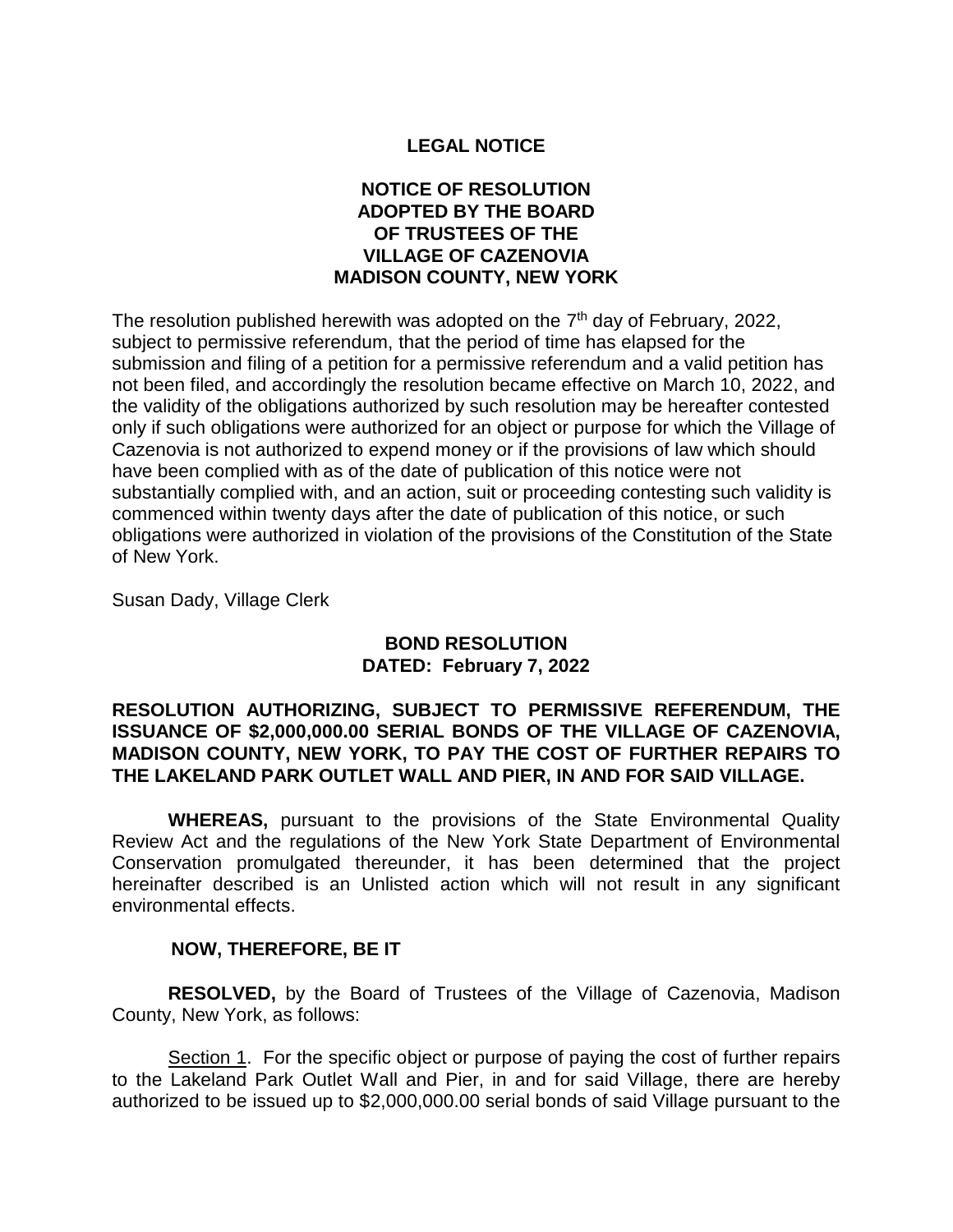Local Finance Law of the State of New York.

Section 2. The estimated maximum cost of the aforesaid specific object or purpose is \$2,000,000.00, and the plan for the financing thereof is by the issuance of up to \$2,000,000.00 serial bonds of said Village hereby authorized to be issued pursuant to the Local Finance Law, provided, however, that to the extent any grants-inaid are received for such object or purpose, or the Board of Trustees shall appropriate other monies of the Village therefor, the amount of bonds to be issued pursuant to this resolution shall be reduced by the amount of any such grants-in-aid and/or appropriations.

Section 3. It is hereby determined that the period of probable usefulness of the specific object or purpose for the serial bonds herein authorized is twenty (20) years, pursuant to subdivision 7 of paragraph a of Section 11.00 of the Local Finance Law. It is hereby further determined that the proposed maturity of the said serial bonds may be in excess of five (5) years.

Section 4. Subject to the provisions of the Local Finance Law, the power to authorize the issuance and sale of the serial bonds herein authorized is hereby delegated to the Treasurer of the Village, the chief fiscal officer of the Village. The power to prescribe the terms, form and contents of said serial bonds herein authorized, including the power to designate said serial bonds as "qualified tax exempt obligation" pursuant to Section 265(b)(3) of the Internal Revenue Code of 1986, as amended and, is hereby delegated to the Treasurer of the Village, the chief fiscal officer, consistent with this resolution and the provisions of the Local Finance Law.

Section 5. Subject to the provisions of the Local Finance Law, the power to authorize the issuance and sale of bond anticipation notes in anticipation of the issuance and sale of the serial bonds herein authorized, including renewals of such notes, is hereby delegated to the Village Treasurer, the chief fiscal officer. Such notes shall be of such terms, form and content, and shall be sold in such manner, as may be prescribed by said Village Treasurer, consistent with the provisions of the Local Finance Law.

Section 6. An annual appropriation shall be made in each year sufficient to pay the principal of and interest on the said serial bonds becoming due and payable in such year. There shall annually be levied, on all of the taxable real property in said Village, a tax without limitation as to rate or amount sufficient to pay said principal and interest as they become due and payable. The faith and credit of said Village are hereby irrevocably pledged for the payment of the principal of and interest on said serial bonds as the same become due and payable.

Section 7. All other matters except as provided herein relating to the serial bonds herein authorized including the date, denominations, maturities and interest payment dates, within the limitations prescribed herein and the manner of execution of the same, including the consolidation with other issues, and also the ability to issue